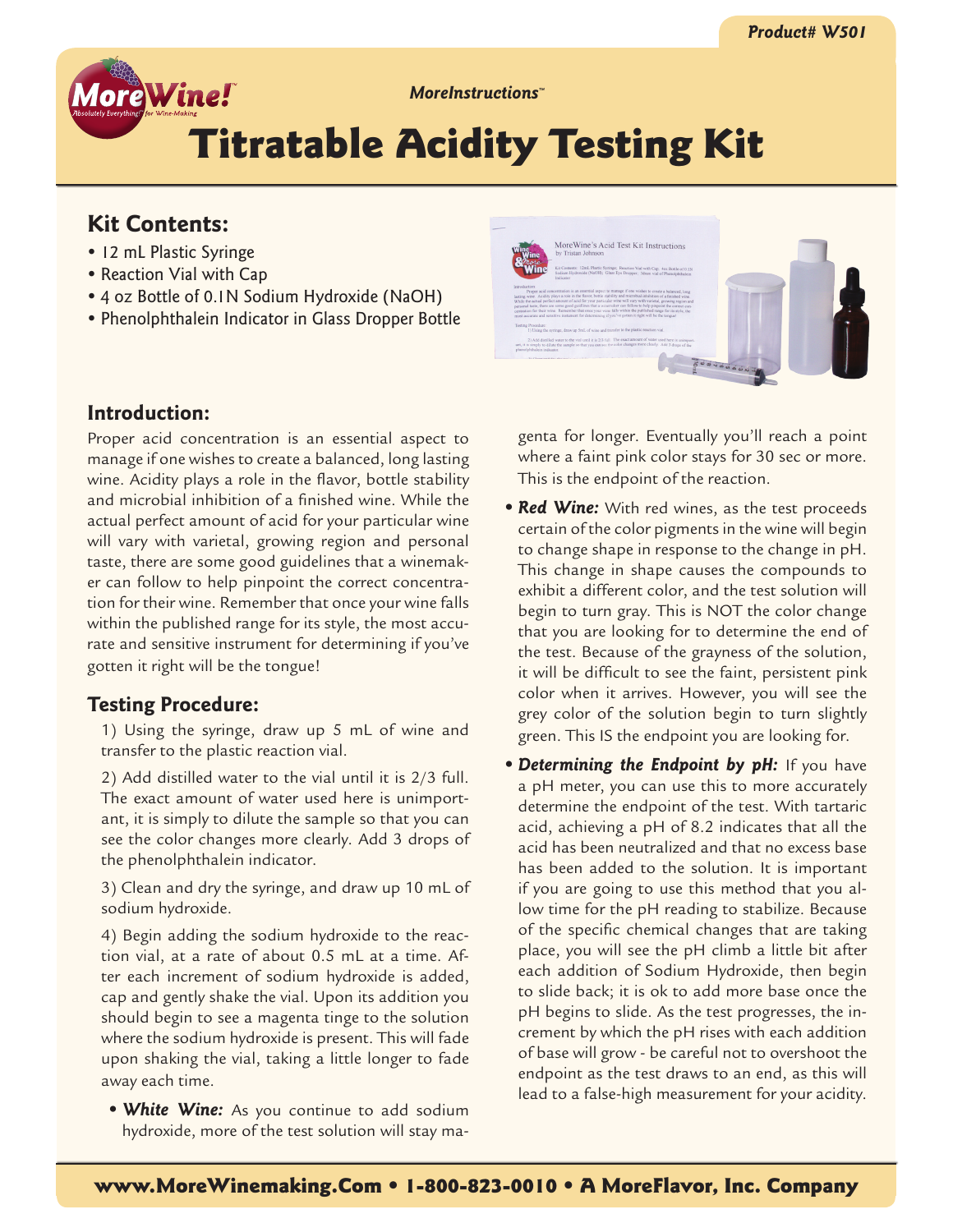5) Make a note of the amount of sodium hydroxide you used to reach the endpoint of the test, to the nearest 10th of a mL. This may require that you estimate a little bit, which is a common and acceptable lab practice. Remember to read the meniscus of the liquid in the syringe from the very bottom of the meniscus itself.

6) Calculating the acidity from the amount of sodium hydroxide you used is simple. Just multiply the mLs of sodium hydroxide by 1.5. This will give you the acidity of the wine or juice in g/L of acid. For example: You use 4.5 mL of sodium hydroxide to reach the endpoint of your reaction. 4.5 mL  $x$  1.5 = 6.75 g/L of acid. It is common to see the acidity of a wine given in units of %TA. To convert between %TA and g/L of acid, simply move the decimal point by one place:  $6.75 \text{ g/L} = 0.675\%$  acidity.

#### **Target Acid Values by Wine Style:**

Remember that these are only guidelines and should not be taken as absolutes. The correct acidity for your wine will depend on the alcohol content, residual sweetness and your personal taste.

*Sherries:* 5.0-6.0 g/L *Fruit Wines:* 5.0-6.5 g/L *Dry Red Wine:* 6.0-8.0 g/L *Dry White Wine:* 7.0-9.0 g/L

#### **Altering the Acidity of a Wine:**

If you need to adjust the acidity of a wine or juice, there are multiple ways that you can get this done. If you need to increase the acidity of a wine, you can either blend it with a higher acidity wine or you can add Tartaric acid\* directly. The addition of acid is very straightforward: If your juice is at 6.5 g/L and your target is 8.5 g/L, then you must add 2.0g of tartaric acid per liter of wine, which equates to 7.6 g/gal. The direct addition of acid is the preferable method if you are trying to increase the acidity of a juice or must prior to fermentation. Post fermentation, blending is preferred (if you have something you can blend with) due to the fact that some portion of the acid that you add directly will not "take" to the solution and will precipitate out during aging, leaving a different flavor balance to the wine from when you bottled it. However, if you do not have a higher acid wine to blend into the wine in question, then go ahead and add Tartaric - just be aware of this potential for acid loss in the bottle.

Acid level reduction can be a tricky business to get in to. In all cases, prior to or post fermentation, acid reduction by blending with a lower acid juice or wine is favored. Other options include dilution with water, which runs the risk of over diluting the components of the juice or wine which will be responsible for flavor, color and mouthfeel, as well as the sugar levels if you dilute an unfermented juice or must. The final option for acid reduction is the addition of potassium carbonate. Potassium carbonate removes tartaric acid in a ratio of 1 molecule of acid per molecule of carbonate, so you just follow the reverse of the procedure for adding tartaric acid to a wine. Your wine is at 8.5 g/L and you wish to be at 6.5 g/L; so add 2.0 g of potassium carbonate per liter of wine (7.6 g/gal). Keep in mind that the wine needs to be cold stored (45°F or less) for a couple of weeks for this treatment to be effective. The use of calcium carbonate, which works the same way as potassium carbonate but without the need for cooling, is not recommended unless there is no other recourse available to the winemaker, as there is the very real potential for a negative flavor impact from this treatment.

*\*Note: Some texts leave open the option to use Acid Blend for adjustments of this type. Acid Blend is a 33/33/33 mix of Tartaric, Malic and Citric acids. MoreWine! recommends against the use of acid blend in any wine other than a non-grape fruit wine or mead. The reason for this is that the presence of the Citric acid makes the wine more susceptible to acetic spoilage, or vinegaring.*

*\*\*Note: Acids and bases (sodium hydroxide) are very real chemicals and have the potential to harm humans. The strength of the base used in this test is not of significant danger to individuals who do not have an abnormal sensitivity to sodium hydroxide, and incidental contact should not be harmful. If you have any doubt about your sensitivity to the substance, either wear latex laboratory gloves or wash your hands with baking soda (bicarbonate) after the test. The solid acids used in adjusting a wine or juice should be handled carefully and More-Wine! recommends having baking soda on hand in any environment where acids or bases are handled, as it can neutralize either. Remember that a chemical burn is not a heat burn and you do not notice it right away - wash your hands thoroughly if you have any doubt about your exposure. Finally, remember that all chemicals should be kept tightly closed and stored out of the reach of children and pets. Good Winemaking!*